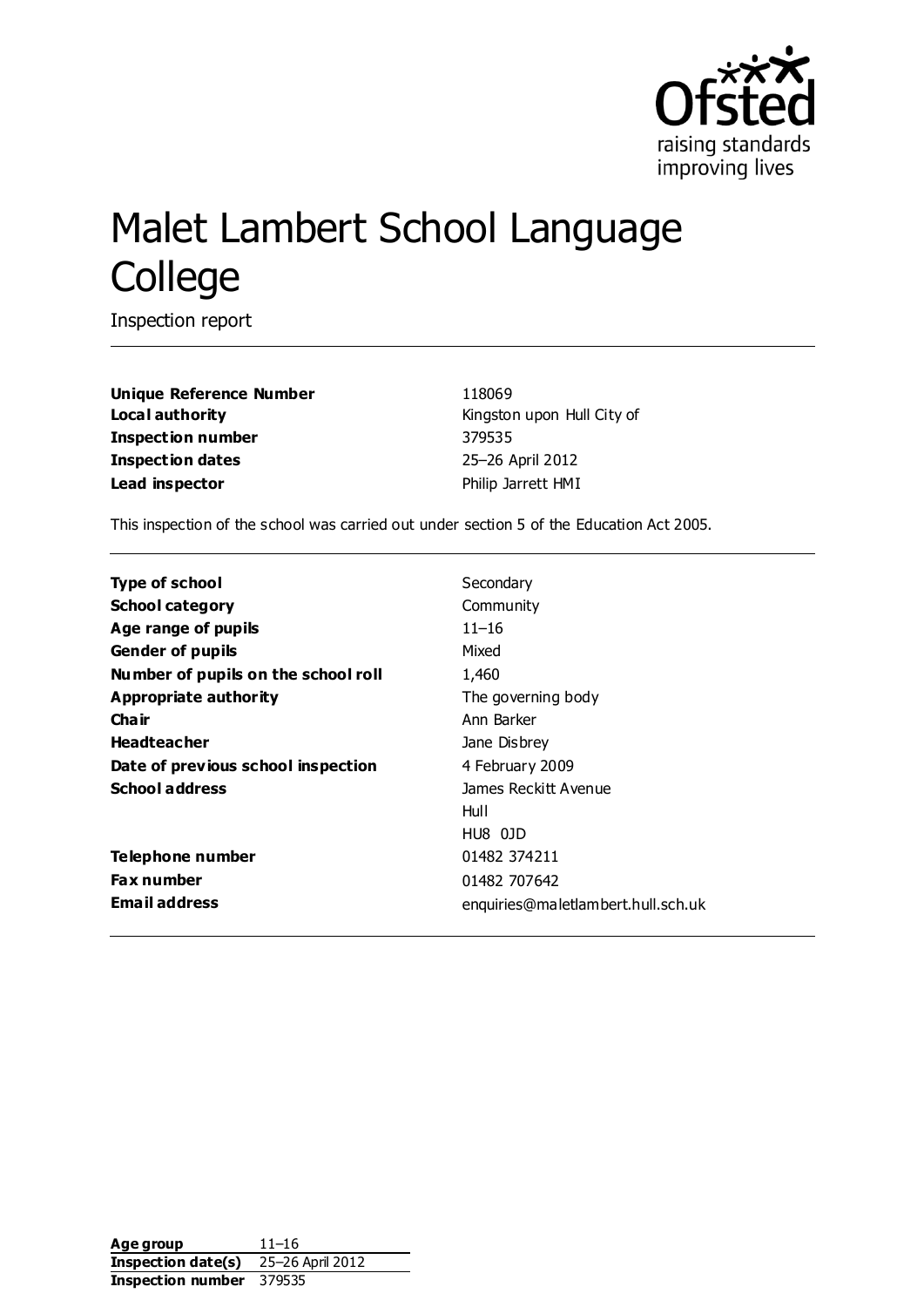

You can use Parent View to give Ofsted your opinion on your child's school. Ofsted will use the information parents and carers provide when deciding which schools to inspect and when.

You can also use Parent View to find out what other parents and carers thi nk about schools in England. You can visit [www.parentview.ofsted.gov.uk,](file:///C:/Users/rcowley/rcowley/AppData/Local/Microsoft/Windows/pjarrett/AppData/Local/Microsoft/Windows/Temporary%20Internet%20Files/Content.IE5/QN4DSE0E/www.parentview.ofsted.gov.uk) or look for the link on the main Ofsted website: [www.ofsted.gov.uk](file:///C:/Users/rcowley/rcowley/AppData/Local/Microsoft/Windows/pjarrett/AppData/Local/Microsoft/Windows/Temporary%20Internet%20Files/Content.IE5/QN4DSE0E/www.ofsted.gov.uk)

The Office for Standards in Education, Children's Services and Skills (Ofsted) regulates and inspects to achieve excellence in the care of children and young people, and in education and skills for learners of all ages. It regulates and inspects childcare and children's social care, and inspects the Children and Family Court Advisory Support Service (Cafcass), schools, colleges, initial teacher training, work-based learning and skills training, adult and community learning, and education and training in prisons and other secure establishments. It assesses council children's services, and inspects services for looked after children, safeguarding and child protection.

Further copies of this report are obtainable from the school. Under the Education Act 2005, the school must provide a copy of this report free of charge to certain categories of people. A charge not exceeding the full cost of reproduction may be made for any other copies supplied.

If you would like a copy of this document in a different format, such as large print or Braille, please telephone 0300 123 4234, or email [enquiries@ofsted.gov.uk](mailto:enquiries@ofsted.gov.uk)

You may copy all or parts of this document for non-commercial purposes, as long as you give details of the source and date of publication and do not alter the information in any way.

To receive regular email alerts about new publications, including survey reports and school inspection reports, please visit our website and go to 'Subscribe'.

Piccadilly Gate Store Street Manchester M1 2WD

T: 0300 123 4234 Textphone: 0161 618 8524 [enquiries@ofsted.gov.uk](mailto:enquiries@ofsted.gov.uk) [www.ofsted.gov.uk](http://www.ofsted.gov.uk/)



© Crown copyright 2012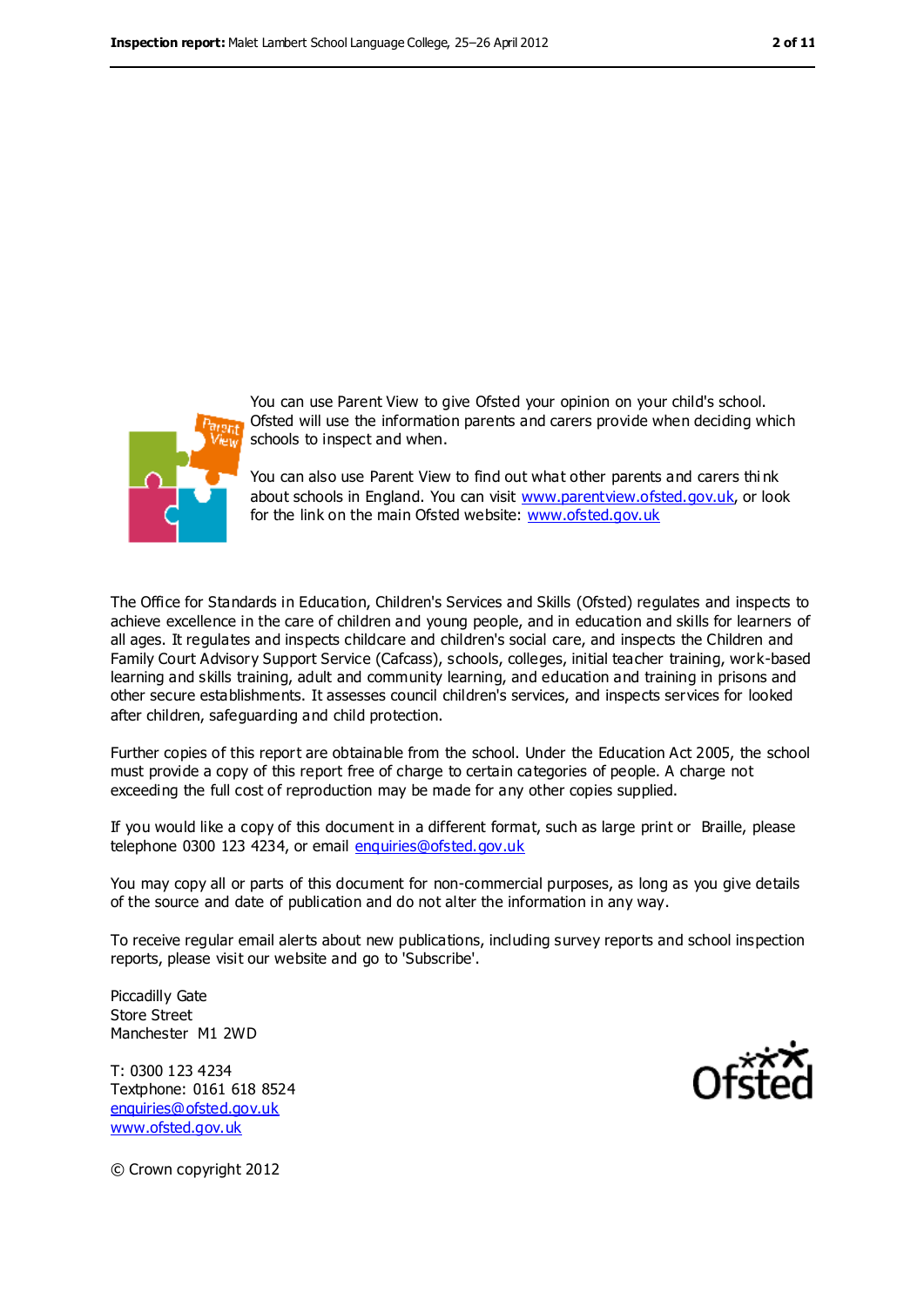# **Introduction**

Inspection team

Philip Jarrett Charles Lowry

Her Majesty's Inspector Ofsted Secondee Nigel Pressnell and a series and a series and Additional inspector Joan McKenna **Additional inspector** Cathy Morgan **Additional inspector** Additional inspector

This inspection was carried out with two days' notice. Fifty five lessons were observed, taught by 54 different teachers. Meetings were held with groups of students, governors and staff. Inspectors observed the school's work, and looked at documentation including the school and subject improvement plans, monitoring records, analyses of students' performance, and samples of students' work. Questionnaires from staff and students were scrutinised as well as 240 completed by parents and carers.

## **Information about the school**

Malet Lambert School Language College is a large, oversubscribed community school. Most students are of White British background. The number of students known to be eligible for free school meals is below average. The proportion of disabled students and students with special educational needs is also below average, including those assessed as School Action Plus or with a statement of special educational needs.

A major building programme was taking place at the time of the inspection. The school is in a 'soft' federation with a school in Mirfield judged by Ofsted to be outstanding. The school has received a number of awards including the International Schools Award, the National Healthy Schools Award and Investors in People. The school meets the current floor standards.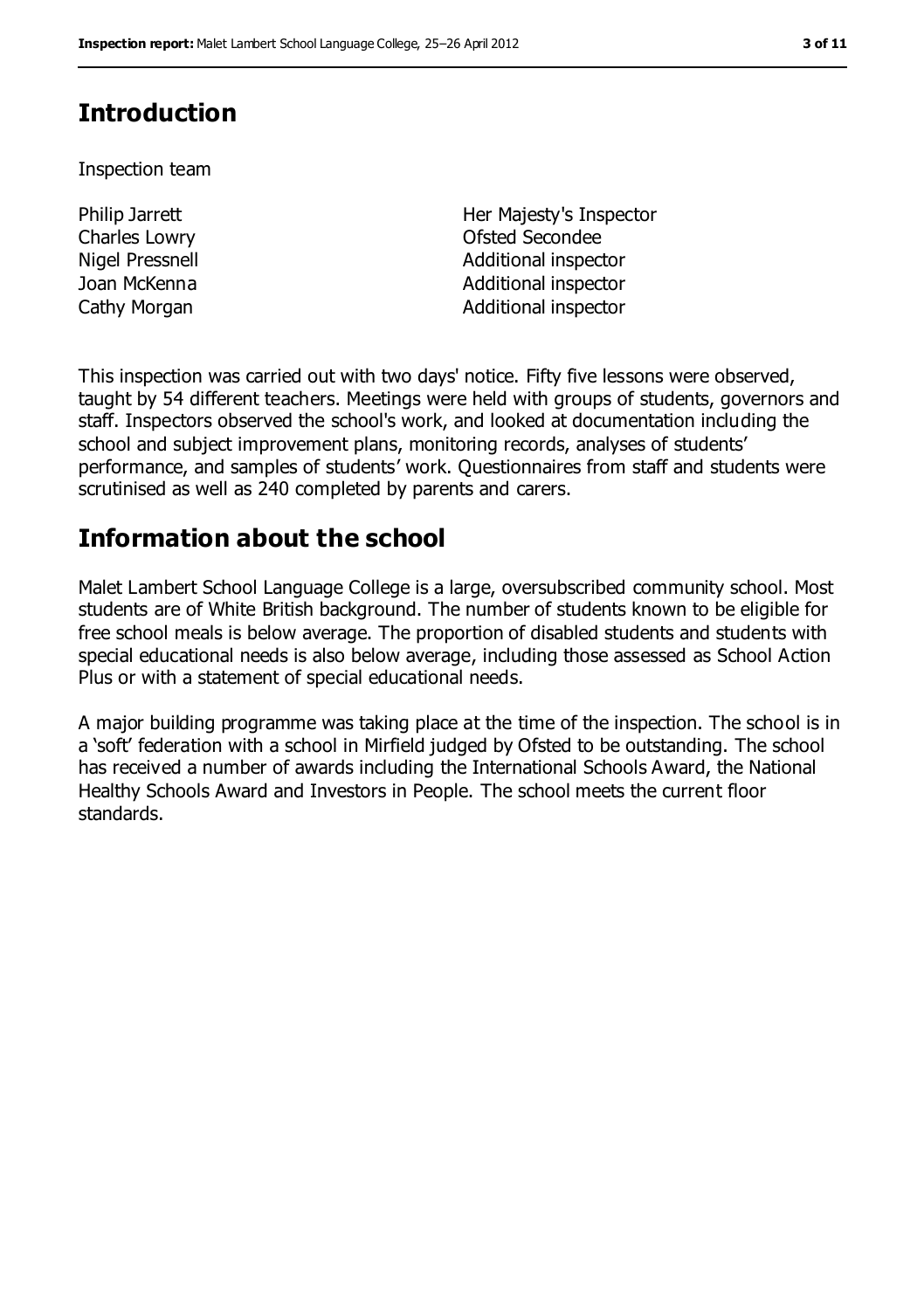**Inspection grades: 1 is outstanding, 2 is good, 3 is satisfactory and 4 is inadequate** Please turn to the glossary for a description of the grades and inspection terms

# **Inspection judgements**

| <b>Overall Effectiveness</b> |  |
|------------------------------|--|
|------------------------------|--|

| <b>Achievement of pupils</b>          |  |
|---------------------------------------|--|
| <b>Quality of teaching</b>            |  |
| <b>Behaviour and safety of pupils</b> |  |
| <b>Leadership and management</b>      |  |

### **Key Findings**

- Malet Lambert School Language College is a good and improving school. Effective leadership has brought about improvements overall in achievement and teaching since the previous inspection. It is not yet outstanding because some variability in the quality of teaching remains and this limits achievement in a small number of subjects.
- Students make good progress from average starting points on entry to the school. Attainment is above average at the end of Key Stage 4. All groups of students, including disabled students and those with special educational needs, make good progress.
- Teaching has improved as a result of a series of well-designed strategies to develop consistency and support weaker performance. Parents, carers and students express positive views about teaching and progress. The very best teaching is innovative, informed by good subject knowledge and challenging for all groups of students. Characteristics of weaker teaching include: too little feedback in marking on next steps for students; lessons that do not always meet the needs of different groups of students, including the more able; a limited range of questioning to monitor progress in lessons; and too few opportunities for independent learning.
- Staff have created a positive ethos for learning. As a result, students form good relationships, behave well and have good attitudes to learning. Students feel safe. A small minority of parents and carers expressed the view that lessons were sometimes affected by poor behaviour but this was not confirmed by other evidence collected during the inspection. Students behaved very sensibly despite disruption created by the on-going building work.
- The headteacher provides well-focused and thoughtful leadership. She receives strong support from all staff. There is good team work and a clear sense of common purpose throughout the school.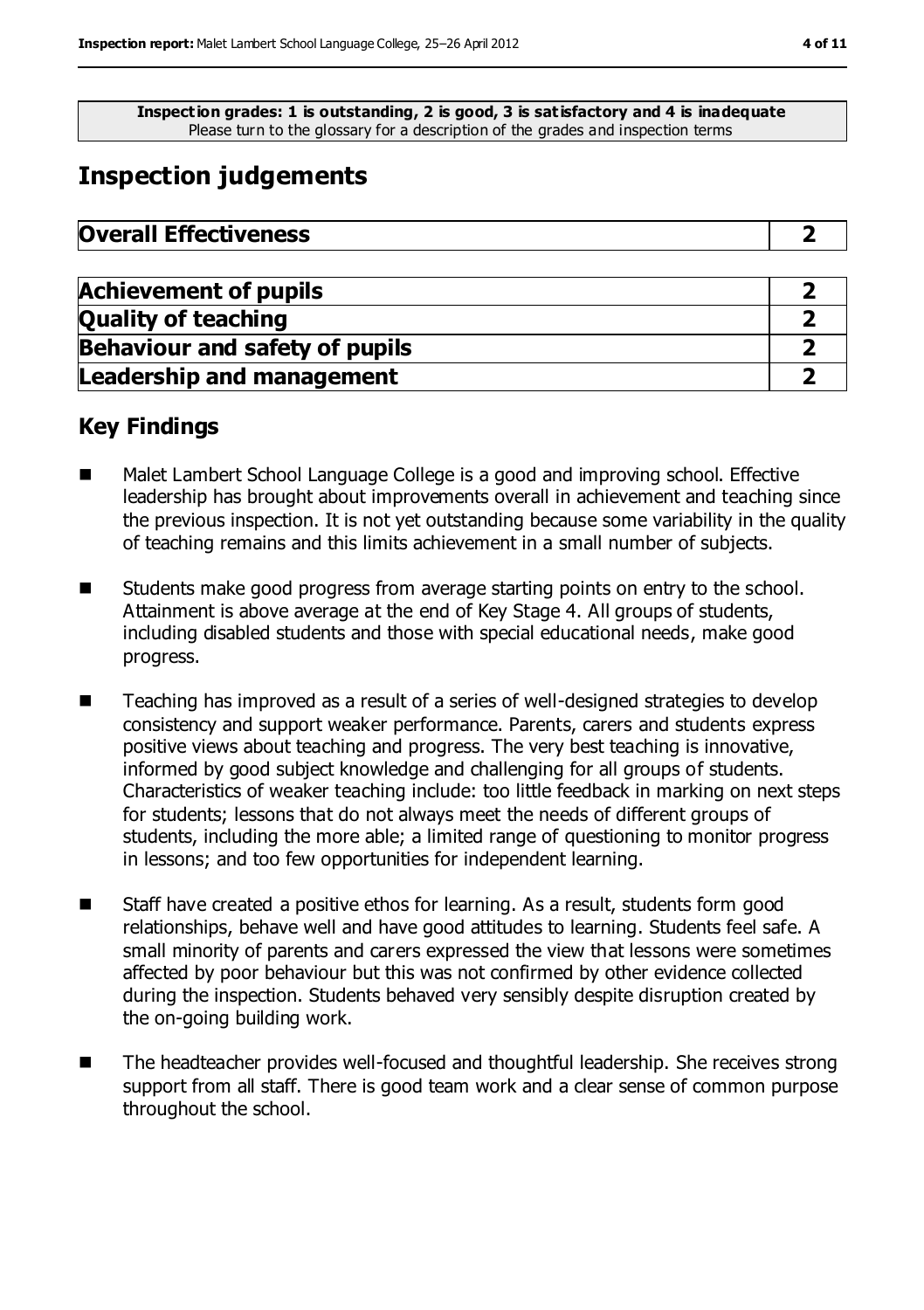### **What does the school need to do to improve further?**

- Increase the proportion of good and outstanding teaching by improving:
	- the quality of feedback to students through teachers' questioning, marking and short-term curricular targets
	- action taken by teachers to meet the needs of different groups of students in lessons, including high-attaining students
	- opportunities for students to develop their independent learning skills in lessons.

### **Main Report**

#### **Achievement of pupils**

Overall, attainment is above average at the end of Key Stage 4. This reflects a steady upward trend in recent years and current school assessments suggest that this is likely to continue in 2012. Some variability in achievement across subjects remains, although gaps are being narrowed. The school has identified weaker performance in a number of subjects and has taken effective action. As a result, achievement in mathematics has improved and challenging targets are increasingly being met in areas such as science and modern foreign languages. Analysis of the performance of different groups and subsequent action is closing gaps in achievement, for example as seen in the better performance of higher attaining students. Parents and carers believe that students make good progress and the inspection confirms that view.

Learning and progress in lessons are good overall, including for disabled students and those with special educational needs. Students' attitudes are positive and they are keen to do well. When given opportunities, they collaborate well in small groups. Students often persevere well when faced with difficult work and demonstrate sustained interest in ongoing projects that grab their interest, for example in art and design. Students are able to apply literacy skills, including reading, across the curriculum, for example planning and producing goodquality extended writing in a range of subjects. Some students lack confidence in expressing their ideas orally and rely too much on the teachers' guidance, especially where independent learning has not been encouraged.

#### **Quality of teaching**

Teaching has improved as a result of well-planned interventions and training, although some variability remains. In the best lessons, high expectations of behaviour and learning lead to good and, at times, outstanding progress. Planning is very thorough and based on a good understanding of individual students. At best, this knowledge is used well to provide challenge and support for all groups of students. At other times, the knowledge that teachers have of students' needs is not used well enough to intervene appropriately in their learning. Stimulating and innovative resources are used especially well in humanities lessons to motivate and support students. Across the school, there is a consistent emphasis on assessment criteria, with good opportunities in the best lessons for effective self- and peer assessment. Learning objectives are mostly specific and helpful. Relationships are typically strong leading to an atmosphere of mutual respect. Able students were challenged particularly well in some lessons observed in subjects, including design technology and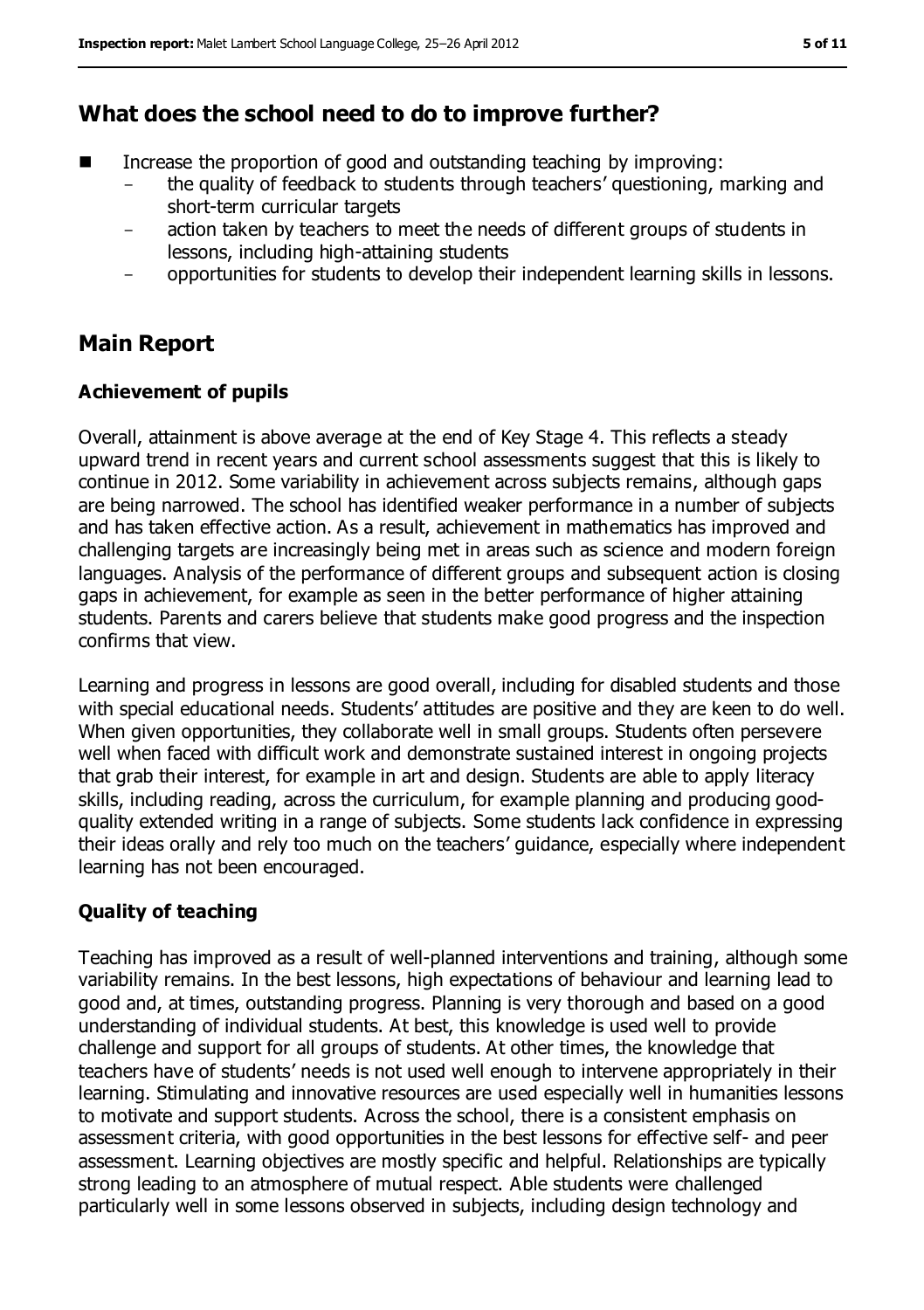information and communication technology (ICT), through timely and well organised opportunities for independent learning. Lessons in English, humanities, science and other subjects contribute to a better understanding of current moral and social issues.

Parents and carers have a very positive view of teaching in general, although a few parents commented on the impact of frequent changes to staffing in some departments. The school acknowledges some variability in the quality of teaching and has addressed this rigorously. In weaker lessons, excessive teacher talk or unimaginative approaches limit students' opportunities to work independently or use their initiative. The impact of questioning varies from lesson to lesson. In the best lessons, students are expected to explain and extend their answers. Teachers monitor progress well through a variety of well-targeted questions. At other times, teachers miss opportunities to track progress systematically through their questioning and allow students to provide simple one-word answers. Marking is regular across subjects. At times, detailed and helpful feedback is provided, with suggestions for improvement. However, this practice is inconsistent and too much marking either fails to identify the next steps in learning or provides too little challenge for high attaining students.

#### **Behaviour and safety of pupils**

Inspectors judged behaviour to be good in lessons and around school, despite the reservations of some parents and carers. This was confirmed through discussions with students and their completed questionnaires. A desire to learn supports good behaviour in most lessons. The school has a detailed system in place for monitoring behaviour. Students with especially challenging behaviour are identified, monitored and supported through effective intervention. Students do not consider bullying or racist behaviour to be a problem in school and feel that, when issues arise, they are quickly dealt with. The use of exclusions has fallen substantially and is now below average. Students are generally friendly and polite, and show respect for others.

Attendance has been broadly average but shows improvement this school year. The school has implemented a number of strategies that are having a positive impact, particularly on the small number of persistent absentees. This includes the use of text messaging and individual plans for those students with poor attendance records. The pupil profile emphasises the importance of good attendance to all students. These measures underpin the current improvement, particularly the reduction in persistent absenteeism this year. Students and their parents and carers consider the school to provide a safe environment. During the current extensive building work, staff have been very careful to identify any risks to health and safety. Students behave maturely around the site.

#### **Leadership and management**

There has been a strong and effective strategy for improvement since the previous inspection. Changes have been made to the curriculum, staffing and leadership in order to drive through the necessary improvements in achievement. Previous weaknesses in teaching have been tackled well through several measures: whole school policies and training; support and individual action plans for identified teachers; the work of a crosscurricular school improvement group; and the sharing of good practice. This has contributed to rising achievement. Senior leaders and managers have worked hard to raise student aspirations and to establish a culture where excellence is the ultimate goal. As a result, the capacity for further improvement is good.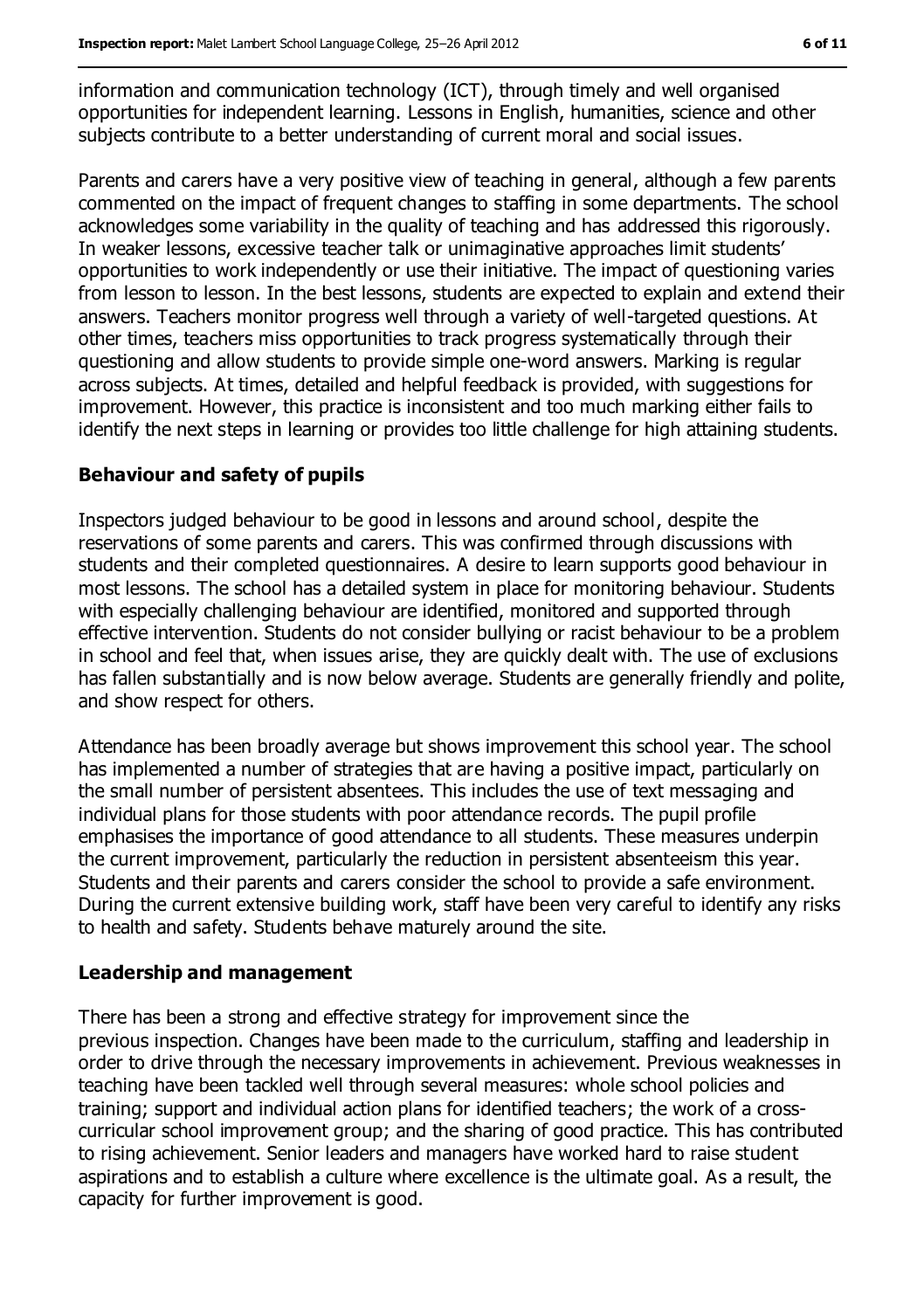Monitoring and evaluation of teaching and learning are systematic and thorough. Annual subject reviews provide detailed evaluation of strengths and weaknesses, and lead to consistent and well-focused action plans. There has been a significant emphasis on identifying what constitutes good teaching and this has benefited from opportunities for joint observations, teachers working and planning together, and external evaluation. As a result, the school has identified the correct priorities for improvement and made progress in these areas. Senior leaders acknowledge that subject leadership, while improved, still lacks consistency and that this has contributed to poorer achievement in some areas of the curriculum.

The curriculum has some innovative features designed to meet the needs of all students and to provide for a range of pathways, including some vocational courses. Some aspects, such as early entry for GCSE, are currently under review and there are moves to emphasise performance in academic subjects. A wide range of sporting and artistic activities enhances students' personal, social and cultural development. The emphasis on studying languages and the international perspective of the school also support students' cultural development.

The governing body has a detailed understanding of achievement and subject issues. It is very well informed and works closely with senior leaders to challenge and support the school. It shares senior leaders' vision for the school. The school takes a rigorous approach to safeguarding. Records are thorough and comply with requirements, and child protection has a high profile in the school. Parents and carers mostly believe that they are kept well informed. They confirm, and inspectors agree, that students with particular needs are well supported and that the school promotes the welfare and progress of all its students equally.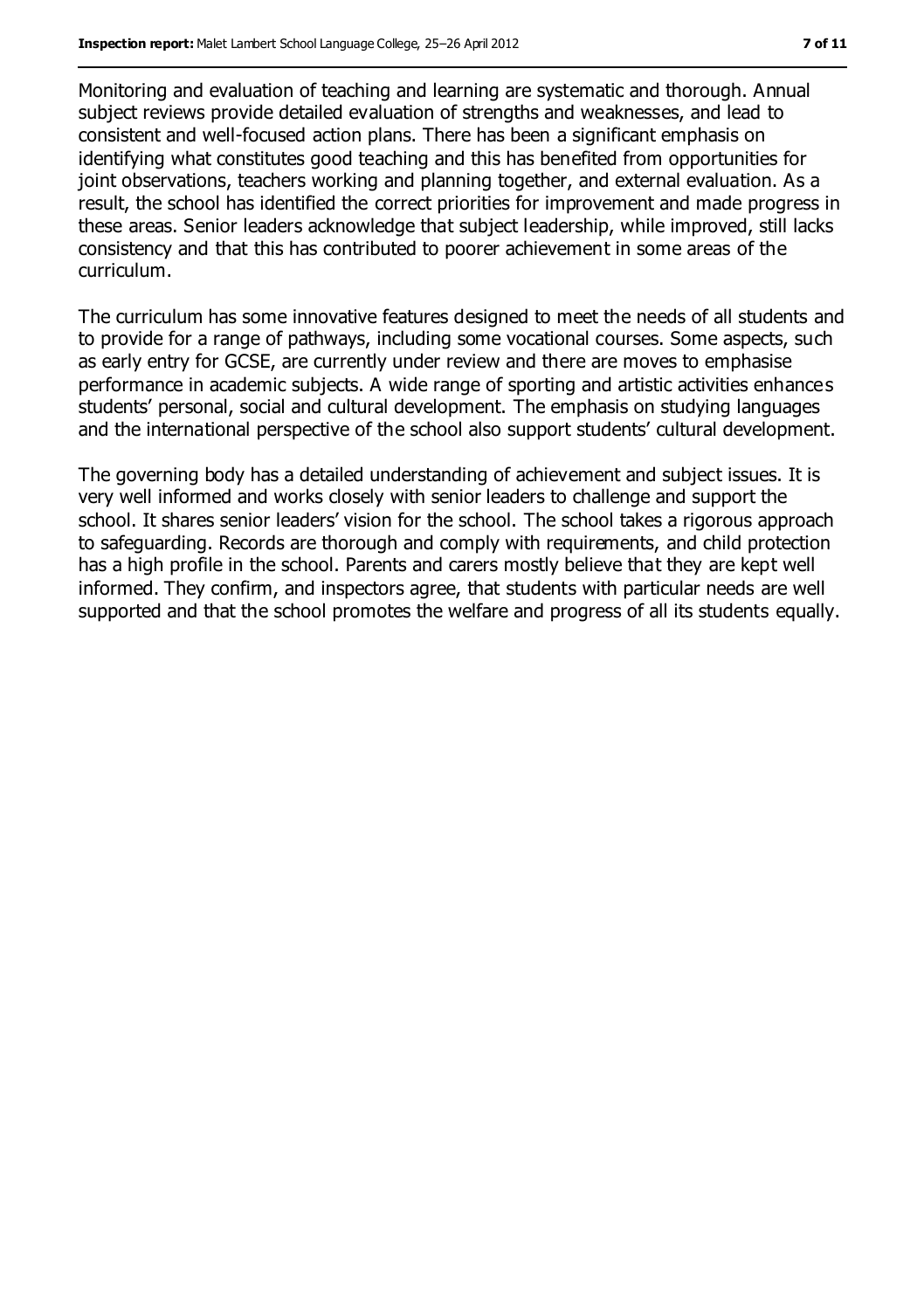# **Glossary**

### **What inspection judgements mean**

| <b>Grade</b> | <b>Judgement</b> | <b>Description</b>                                                                                                                                                                                                            |
|--------------|------------------|-------------------------------------------------------------------------------------------------------------------------------------------------------------------------------------------------------------------------------|
| Grade 1      | Outstanding      | These features are highly effective. An outstanding school<br>provides exceptionally well for all its pupils' needs.                                                                                                          |
| Grade 2      | Good             | These are very positive features of a school. A school that is<br>good is serving its pupils well.                                                                                                                            |
| Grade 3      | Satisfactory     | These features are of reasonable quality. A satisfactory school<br>is providing adequately for its pupils.                                                                                                                    |
| Grade 4      | Inadequate       | These features are not of an acceptable standard. An<br>inadequate school needs to make significant improvement in<br>order to meet the needs of its pupils. Ofsted inspectors will<br>make further visits until it improves. |

### **Overall effectiveness of schools**

|                       | Overall effectiveness judgement (percentage of schools) |      |                     |                   |
|-----------------------|---------------------------------------------------------|------|---------------------|-------------------|
| <b>Type of school</b> | <b>Outstanding</b>                                      | Good | <b>Satisfactory</b> | <b>Inadequate</b> |
| Nursery schools       | 54                                                      | 42   |                     |                   |
| Primary schools       | 14                                                      | 49   | 32                  |                   |
| Secondary schools     | 20                                                      | 39   | 34                  |                   |
| Special schools       | 33                                                      | 45   | 20                  |                   |
| Pupil referral units  |                                                         | 55   | 28                  |                   |
| All schools           | 16                                                      | $-4$ |                     |                   |

New school inspection arrangements have been introduced from 1 January 2012. This means that inspectors make judgements that were not made previously.

The data in the table above are for the period 1 September to 31 December 2011 and represent judgements that were made under the school inspection arrangements that were introduced on 1 September 2009. These data are consistent with the latest published official statistics about maintained school inspection outcomes (see [www.ofsted.gov.uk\)](file:///C:/Users/rcowley/rcowley/AppData/Local/Microsoft/Windows/pjarrett/AppData/Local/Microsoft/Windows/Temporary%20Internet%20Files/Content.IE5/QN4DSE0E/www.ofsted.gov.uk).

The sample of schools inspected during 2010/11 was not representative of all schools nationally, as weaker schools are inspected more frequently than good or outstanding schools.

Primary schools include primary academy converters. Secondary schools include secondary academy converters, sponsor-led academies and city technology colleges. Special schools include special academy converters and non-maintained special schools.

Percentages are rounded and do not always add exactly to 100.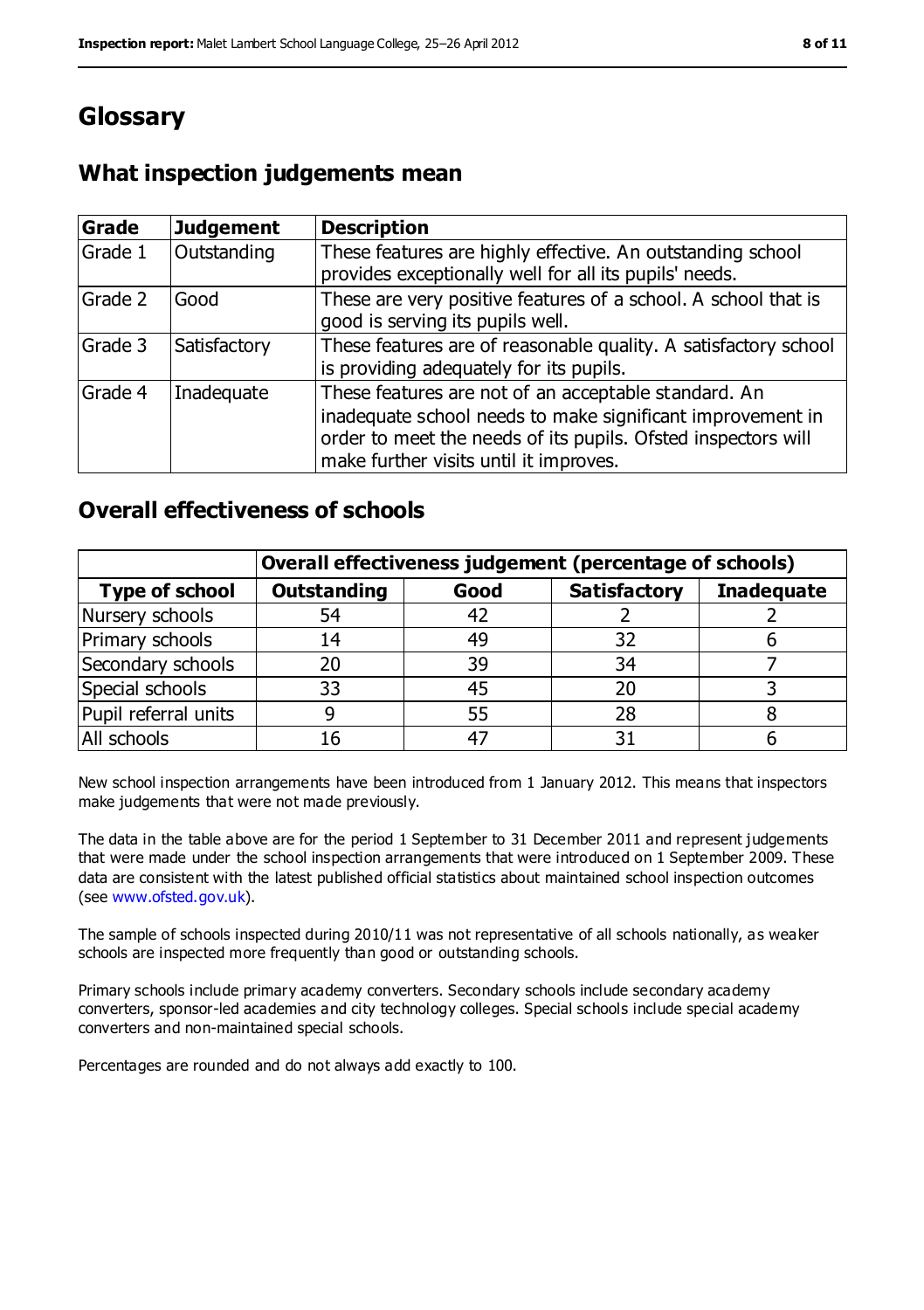# **Common terminology used by inspectors**

| Achievement:                  | the progress and success of a pupil in their learning and<br>development taking account of their attainment.                                                                                                           |
|-------------------------------|------------------------------------------------------------------------------------------------------------------------------------------------------------------------------------------------------------------------|
| Attainment:                   | the standard of the pupils' work shown by test and<br>examination results and in lessons.                                                                                                                              |
| Attendance                    | the regular attendance of pupils at school and in lessons,<br>taking into account the school's efforts to encourage good<br>attendance                                                                                 |
| Behaviour                     | how well pupils behave in lessons, with emphasis on their<br>attitude to learning. Pupils' punctuality to lessons and their<br>conduct around the school.                                                              |
| Capacity to improve:          | the proven ability of the school to continue improving based<br>on its self-evaluation and what the school has accomplished<br>so far and on the quality of its systems to maintain<br>improvement.                    |
| Floor standards               | the national minimum expectation of attainment and<br>progression measures                                                                                                                                             |
| Leadership and<br>management: | the contribution of all the staff with responsibilities, not just<br>the governors and headteacher, to identifying priorities,<br>directing and motivating staff and running the school.                               |
| Learning:                     | how well pupils acquire knowledge, develop their<br>understanding, learn and practise skills and are developing<br>their competence as learners.                                                                       |
| Overall effectiveness:        | inspectors form a judgement on a school's overall<br>effectiveness based on the findings from their inspection of<br>the school.                                                                                       |
| Progress:                     | the rate at which pupils are learning in lessons and over<br>longer periods of time. It is often measured by comparing<br>the pupils' attainment at the end of a key stage with their<br>attainment when they started. |
| Safety                        | how safe pupils are in school, including in lessons; and their<br>understanding of risks. Pupils' freedom from bullying and<br>harassment. How well the school promotes safety, for<br>example e-learning.             |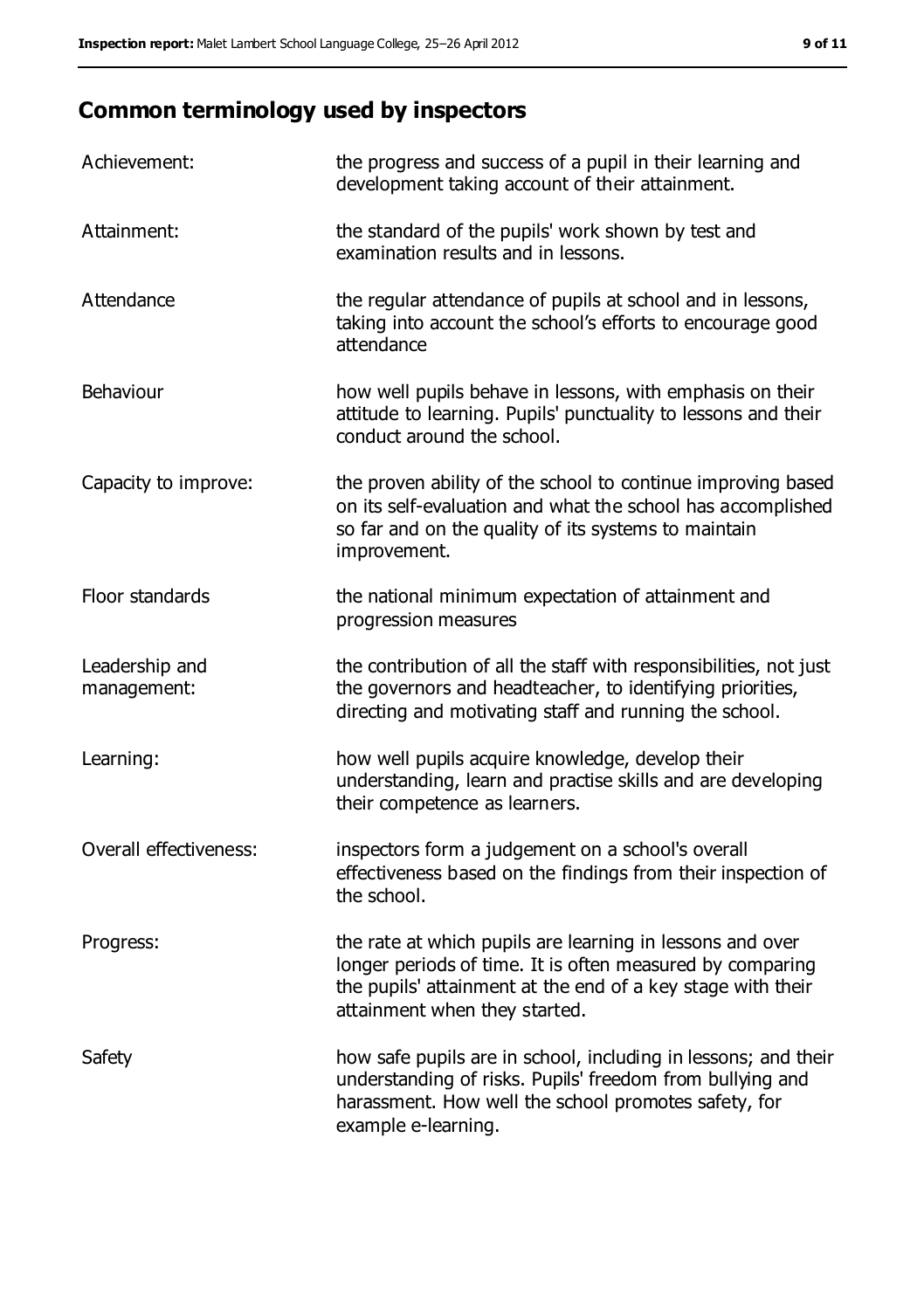#### **This letter is provided for the school, parents and carers to share with their children. It describes Ofsted's main findings from the inspection of their school.**



27 April 2012

Dear Students

#### **Inspection of Malet Lambert School Language College, Hull, HU8 0JD**

My colleagues and I enjoyed meeting you during the inspection on 25 and 26 April 2012. You seemed to us friendly and polite. We thought that you behaved sensibly and maturely with all the building work going on. Some of your parents and carers told us that lessons were sometimes disrupted by poor behaviour. However, most of you told us that behaviour was not a problem and that there is very little bullying in the school. The behaviour we observed in lessons was nearly always good.

Standards are above average overall at the end of Key Stage 4 and this represents good progress for you. However, you do better in some subjects than in others. We think that teaching is good overall, but with some variability across departments. We have made a number of recommendations to improve the consistency of teaching. You all know what levels you are working towards, but we have suggested that marking and questioning in lessons could help you to know what short-term steps you can take to improve your work. Lessons could also be planned a little better by some teachers so that all groups of students are challenged to make good progress and to provide more opportunities for you to work independently.

Your school is well led. It is an orderly place and most of you get on well together. You told us that you feel safe in school. You like your teachers, especially when lessons are practical and varied. Thank you again for your help during the inspection and I hope you all continue to work hard and help to make the school even better.

Yours sincerely

Philip Jarrett Her Majesty's Inspector